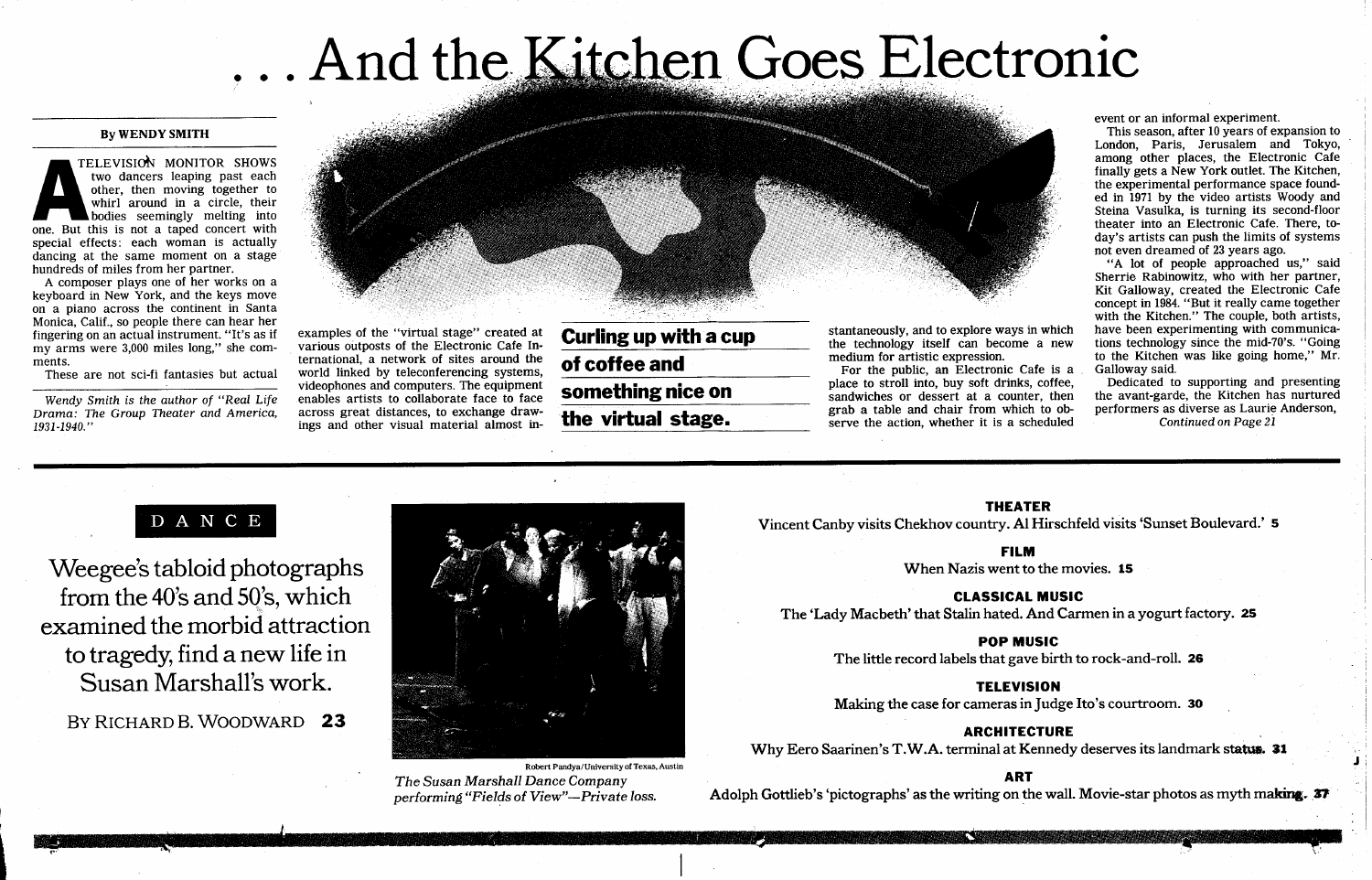

' Testing part of the Electronic Cafe are, left, Ben Neill, a music curator; Lauren Amazeen, seated, the Kitchen's executive director; John Maxwell Hobbs, operations director, and DJ Spooky, a musician.

# Plugging In to the Future

Philip Glass (both are members of the board of directors), Eric Bogosian and the visual artist Cindy Sherman. Daring its early years in SoHo, the Kitchen focused on the emerging field of video art and on music, particularly by composers exploring what was called the new tonality and the possibilities of electronic sound. **Performance and dance were added** 

e mix in 1978.<br>A the late 80's the performance **ram** was well known for the politically and sexually challenging work of Mr. Bogosian, who had been the organization's first dance cura-Karen Finley, Annie Sprinkle and others. A literature program ,Was established in 1989, several years after the Kitchen had moved to its current home on West 19th **5**treet near 10th Avenue in Manhat-<br>\*\*an.

The association with the Electronic Cafe comes at a decisive moment in the Kitchen's history. Seeking to make up for sharp cuts in Federal 'firiahcing, the organization hopes to increase private donations and restructure the way it presents events. The goal is to attract a wider audi $e$ nce  $-$  older, wealthier and by defiaition more mainstream - than the .youthful avant-garde performance

**For example, the recent Ridge** Theater production of John Moran's "Mathew in the School of Life," a new electronic opera with a score for digital samplers, was presented for a month to enable more people to see it. In the past, works have run for several nights only. Ticket prices for "Mathew" went up to \$20, signifi cantly higher than the \$8 to \$12 norm.

Such changes have prompted criti-<br>Claims that the Kitchen is becoming <sup>s</sup> that the Kitchen is becoming conservative, but representawes of the organization believe that it can broaden its base without losing its edge. The new technology in the Electronic Cafe, they maintain, will provide another means to attract new artists and audiences.<br>Mr. Galloway agrees. "We wanted

certo," a work-in-progress. In its finished form it will be presented on two stages simultaneously. At location A, a pianist will send signals to a disclavier at location B. At B, another performer will control a "virtual percussion orchestra" of instruments at location A. "The opera deals with the polarity between these two worlds," said the composer, who has been working with teleconferencing equipment for several years. "The whole idea is that this new technology can create new kinds of art. It opens up the possibility for new resources of human expression." Laurie Anderson, who like Mr. Subotnick has been mingling technology with art for years, thinks the potential of the new forms has bare-<br>ly been tapped. Her forthcoming ly been tapped. Her forthcoming<br>February tour, to be sponsored by a February tour, to be sponsored by a CD-ROM publishing company, includes a project she calls "The Green Room." It is, she said, "a kind of cyberspace area where people can do various things as we're touring the country: talk to the lighting designer on the Internet, or tap into our live feeds and get a Slow Scan," or videophone image.

Mr. Galloway agrees . "We wanted to build a context in which artists experience new ways of colation and co-creation, where raphy was no longer a boundhe said from Santa Monica. very impottant that artists **Thave** a role in this technology, so that  $\mathbf{w}$  don't just end up becoming con-.: iiaers of it ."

#### Continued From Page <sup>1</sup>

Future events (for which cafe ticket prices will range from \$5 to \$15) will use the technology in a more performance-oriented fashion. At a "teleconcert" on Saturday, Steina Vasulka will play an electronic violin in her studio in Santa Fe, while controlling laser disk players in New York and Santa Monica that will create video images in conjunction with the music.

The same evening, the composer Morton Subotnick will perform from the Electronic Cafe in Santa Monica, where sensors attached to his body will send signals that activate a disclavier in New York. He will be playing an excerpt from "Angel Con-

> Money is a concern to the organization, which saw \$55,000 cut from its National Endowment for the Arts grant this year  $-$  only a small percentage of its \$750,000 annual budget, but a sizable hit nevertheless .

> HE KITCHEN'S PROBlems with the endowment go back to 1990, when in the midst of a fierce Congression al controversy over the financing of art deemed obscene by some, it became a lightning rod for the endowment's critics by virtue of its association with confrontational performance artists like Ms. Finley.

# Technology has invited art onto the dance floor at the Kitchen's Electronic Cafe.

Since the arrival of Ms. Amazeen in 1991, however, the organization seems to be cultivating a new attitude, prompting charges from its constituency that it encourages safer work as it chases a larger audience. The recent departures of the performance, media and literary curators also raised con**cern**s that Ms.<br>Amazoon wanted to take a hand in

In other words, anyone with a computer and a videophone can hook up to "The Green Room" and receive a black-and-white view equivavia teleconferencing.

"It's a field that's really taking off," said John Reaves, executive director of the company's Performance Research Group. "Every day on the Internet we find messages from people all over the world who<br>are looking for collaborators." The are looking for collaborators." Gertrude Stein has also found computer graphics software and teleconferencing helpful to members of an artistic team developing a project over a long period of time; they can hold production meetings, even exchange sketches or designs, while scattered across the country working on other jobs.

Because the technology is new and relatively unfamiliar, manufacturers have sometimes lent or donated equipment to groups exploring its possibilities . Among the material the Kitchen has acquired this way: a Picture Tel 4000 unit (the teleconfer-<br>encing equipment), modems and digital products from Motorola, a Kurzweiler 2000 synthesizer, an Audio Codec (which processes sound information into digital form for the computer) from Dolby, several Panasonic picturephones (the low-tech black-and-white videophones that work through phone lines). Nynex donated the communications lines that carry video and audio signals, and installed them free of charge.

Installation costs the Kitchen has

crowd the Kitchen has traditionally<br>drawn.

assumed have been relatively modest compared with the estimated \$100,000 it saved on the major pieces of technology, said Eric Latzky, the communications director.